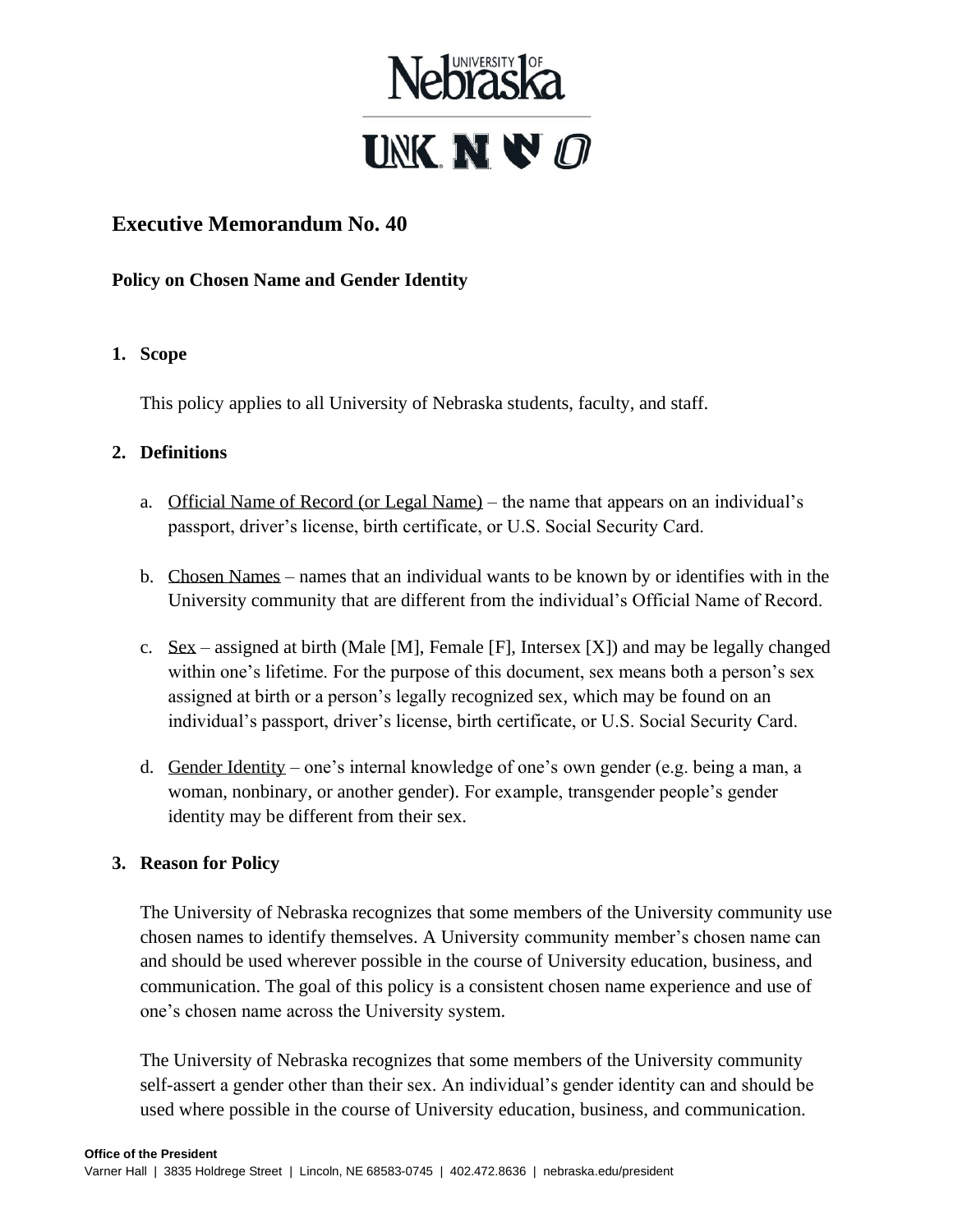Gender identity should be used in place of sex or binary gender values where possible and appropriate.

## **4. Policy Statement**

All members of the University of Nebraska community may use a chosen name to identify themselves where possible and appropriate. All members of the University of Nebraska community may identify and use a Gender Identity instead of, or in addition to, their sex where possible and appropriate.

- a. **Permissible Use of Chosen Names**. Except as set forth in Section 4(b) of this policy, members of the University community may use chosen names to identify themselves. The University acknowledges that a chosen name can and should be used where possible in the course of University business, education, and communication.
- b. **Prohibited Use of Chosen Names**. Prospective students and employees will be required to provide their full legal name when they apply for admission or employment with the University. Chosen names shall not be used for the purpose of misrepresentation, avoiding legal obligations, or otherwise in any manner that violates University policies or federal, state, or local laws. Chosen names that are not administratively possible to implement, including, without limitation, symbols or images, are prohibited. The University reserves the right to remove any chosen name without prior notice to the individual due to misuse or abuse of this chosen name policy, including, but not limited to, misrepresentation, attempting to avoid legal obligations, or the use of highly offensive or derogatory names.
- c. **Use and Display of Chosen Names**. At this time, chosen names will appear in all University systems where available and technically feasible. Going forward, the University will attempt to display chosen names to the University community where feasible and appropriate and will make a good faith effort to update reports, documents, and systems designated to use chosen names. Designating a chosen name is not a legal name change.

Instances in which Chosen Names will be displayed include, but are subject to change and not limited to:

- i. Class Rosters
- ii. Grade Rosters
- iii. Degree Audit
- iv. Learning Management Systems
- v. University Directories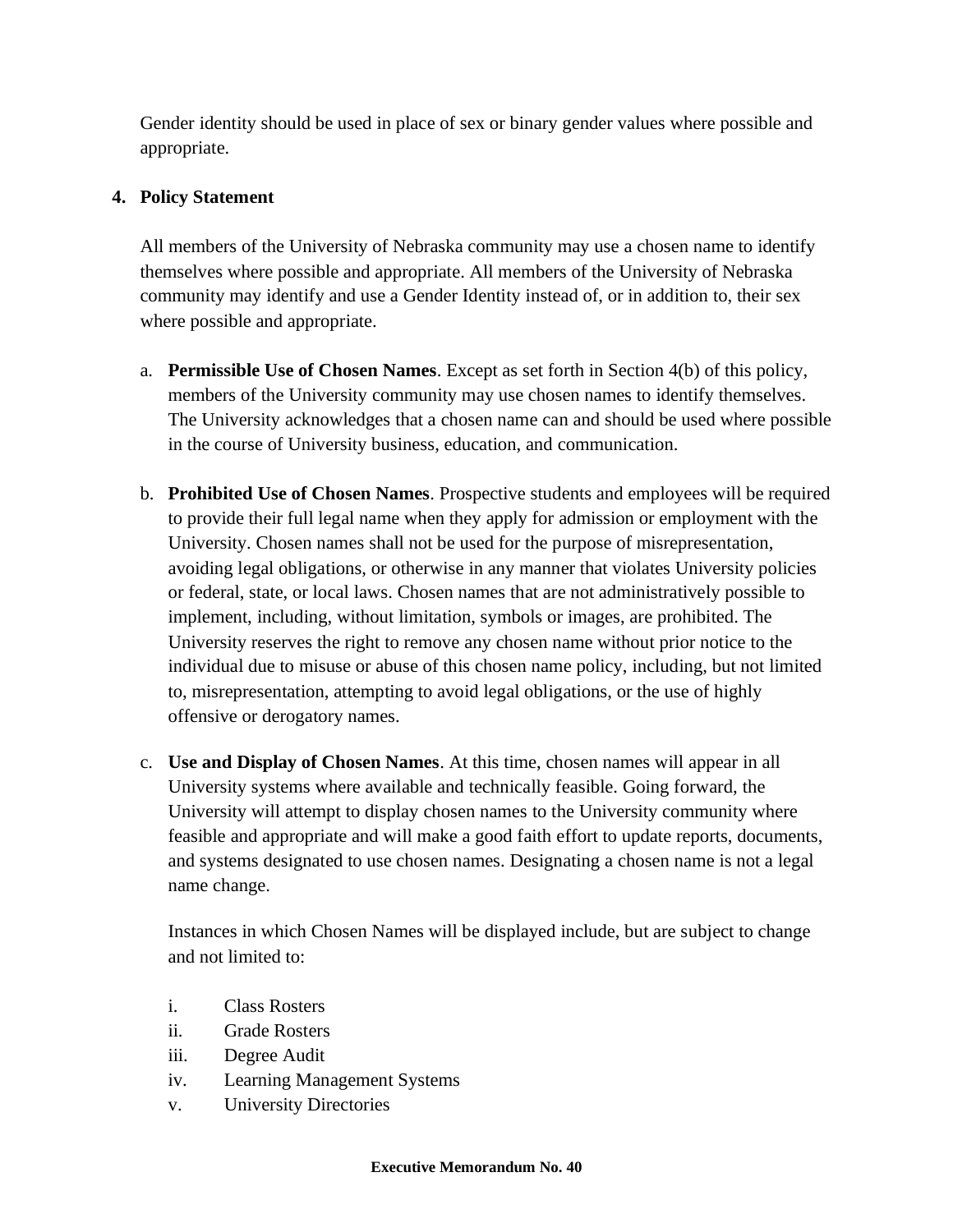- vi. Official University Email Name and Address
- vii. Campus/University ID Cards (Front)
- viii. Awards Certificates
- ix. Human Resources, Student Information, and Business Systems, where applicable
- x. Where Legal Name is Not Required

Instances in which the Official Name of Record will be used include, but are subject to change and not limited to:

- i. Official and Unofficial Transcripts
- ii. Student Clearinghouse
- iii. IRS Documentation (e.g. 1098-T, W2, 1095C)
- iv. Scholarship and Financial Aid Processing
- v. Student Consolidated Bill
- vi. Campus/University ID Cards (Back)
- vii. Human Resources Systems (e.g. Remuneration, Insured Benefits)
- viii. Public Directory Information Requests from Third Parties
- ix. Benefit Vendor Documents
- x. Press Releases
- xi. Data Transmitted to Governmental Agencies or Servicing Agencies
- xii. When Required by Law

At this time, chosen names will appear on the front of campus/University ID cards; and the official name of record will be printed on the back for students, faculty, and staff.

Pursuant to the Family Educational Rights and Privacy Act (FERPA), a student's name, including one's chosen name, may be disclosed at the discretion of the institution to the public as "directory information" unless the student opts not to permit such disclosure.

- d. **Permissible Use of Gender Identity**. Students, faculty, and staff's gender identity may be referenced in University communications and information materials, except where the use of sex is required by University business or legal need. Not all University information systems, databases, and processes may be able to store or display a separate gender identity, and there may be uses that require display of sex; therefore, individuals should always be prepared to reference their sex as well and may need to provide corresponding identification when necessary.
- e. **Use and Display of Gender Identity**. Students, faculty, and staff are free to determine the gender identity they want to be known by in University information systems. In instances where a member of the University community uses a gender identity in various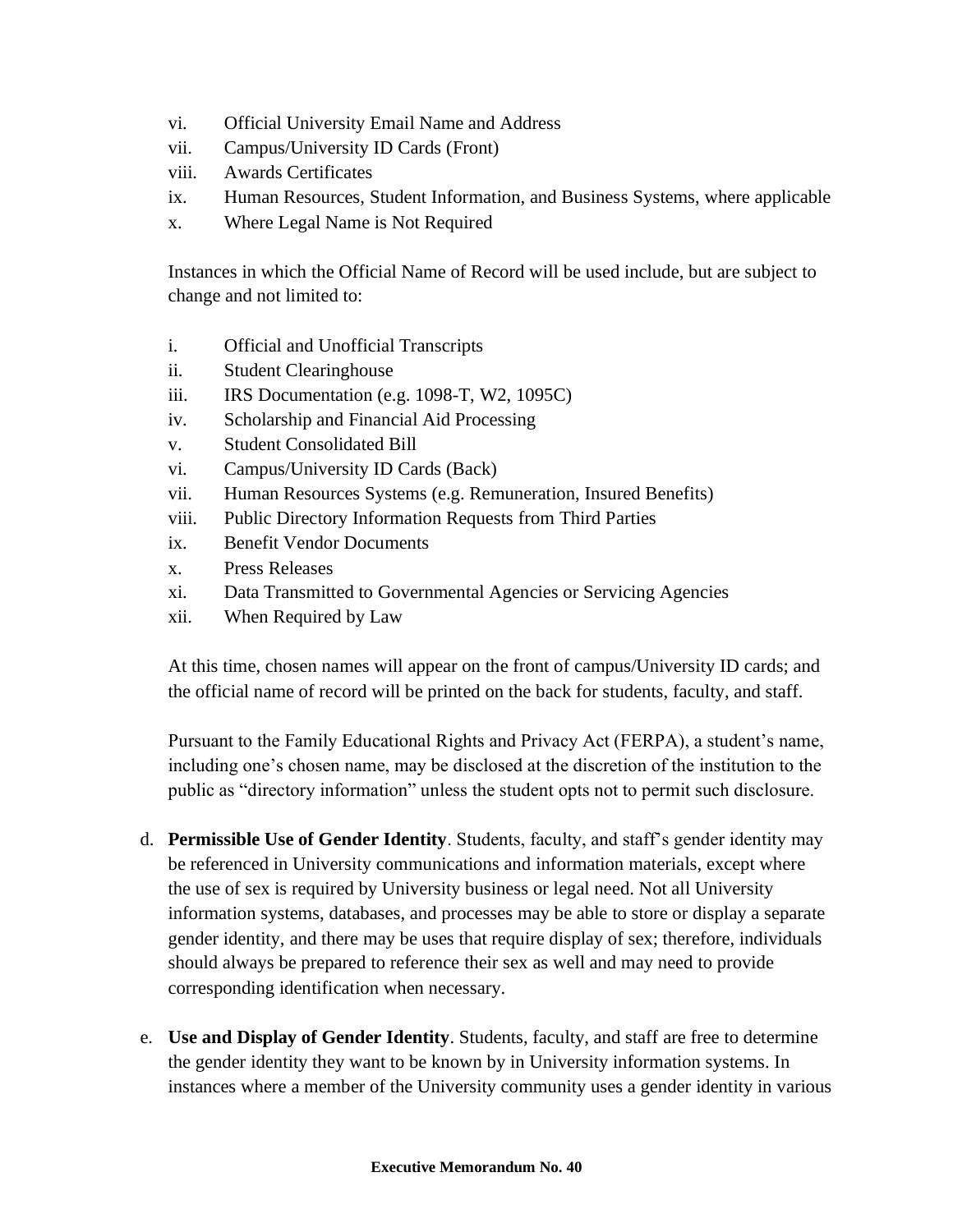University systems, it should be understood that for University business, it will still be necessary that sex be used wherever sex is required by University business or legal need.

#### **5. Procedures**

- a. Students may identify a chosen name in addition to their official name of record by accessing their student information system. No documentation is required to identify a chosen name.
- b. Faculty and staff must contact their Human Resources office for details.
- c. Students who want to change their official name of record must submit official, legal name change documentation (e.g. court order, divorce decree) directly to the Office of the Registrar; and employees must submit official, legal name change documentation (e.g. court order, divorce decree) directly to the Office of Human Resources. For non-U.S. Citizens, the official name of record is the name on a passport, visa, or other acceptable government document.
- d. To revoke the University's disclosure of directory information under FERPA, a student has the option of setting or removing the restriction of privacy by accessing the profile section of the campus dashboard/portal (MyBLUE, MyRED, MavLINK, MyRecords, MyNCTA). Questions should be directed to the Office of the Registrar; and more information is included on the Registrar's FERPA information page.
- e. An individual's gender identity will be used where possible in the course of University education, business, and communication. Gender identity should be used in place of sex, and/or in addition to, binary gender values where possible and appropriate. Each major administrative unit (campus and Central Administration) will develop a procedure for individuals to designate their gender identity.
- f. Students, faculty, and staff may change their sex designation in the University's records system by submitting legal documentation to the Offices of the Registrar or Human Resources. Legal documentation may include a Nebraska driver's license, birth certificate, or passport with the person's identified sex. If the student, faculty, or staff member has a driver's license from a state other than Nebraska, the student, faculty, or staff member may use that as legal documentation along with a physician's certification.